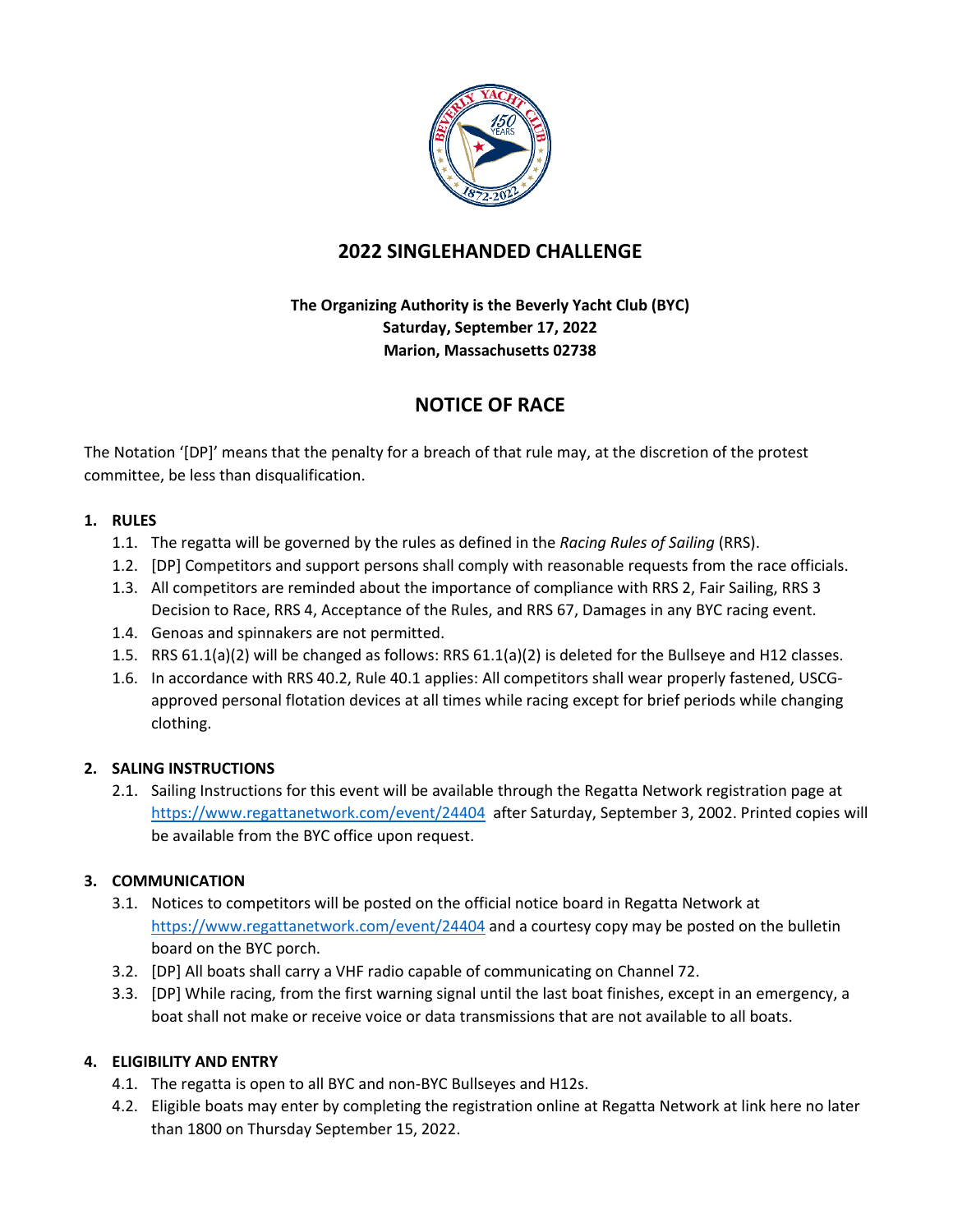- 4.3. Entrants intending to use a borrowed boat should notify the Event Chair upon registering. Otherwise, entrants will supply their own boats. Borrowed boats will be considered for non-owners who provide a sailing resumé showing sufficient experience.
- 4.4. There is a minimum registration requirement of three boats in a class.
- 4.5. Late entries will be accepted at discretion of the OA and PRO.

### **5. CREW LIMITATIONS**

5.1. The regatta will be sailed with a crew of one (1) person per boat.

#### **6. SCHEDULE**

- 6.1. A Skippers' meeting will take place on the porch at the Beverly Yacht Club at 0800 on Saturday, September 17, 2022.
- 6.2. The first warning signal is at 1000.
- 6.3. The last warning signal will be no later than 1600.
- 6.4. Food and drinks will be available at the Beverly Yacht Club after racing.

#### **7. VENUE**

7.1. Racing will take place in outer Sippican Harbor.

#### **8. COURSES**

8.1. The Race Committee will select courses as described in the Sailing Instructions. Course designations will be posted on the Race Committee boat.

#### **9. PENALTIES**

9.1. RRS Appendix V will apply in its entirety. This alters RRS 44.1.

#### **10. SCORING**

- 10.1. If five races or more are completed a boat's worst score will be excluded.
- 10.2. RRS A5.2, Scoring, is amended to allow for the following scoring:

DNC, DNS, DNF, NSC = Starters + 1

- OCS = Starters +1
- RET = Starters + 2
- DSQ = Starters +2

RRS 90.3 (a), Scoring, is amended to include the requirement that three registered boats starting per class are required for a race to be scored.

#### **11. PRIZES**

11.1. Prizes will be awarded at Cups & Flags on Saturday, October 1, 2022 for each class depending on the number of entries.

#### **12. MEDIA**

12.1. Competitors give absolute right and permission for any photograph and video footage taken of themselves or the boat they are sailing during the event to be published in BYC publications and/or on its website and social media pages.